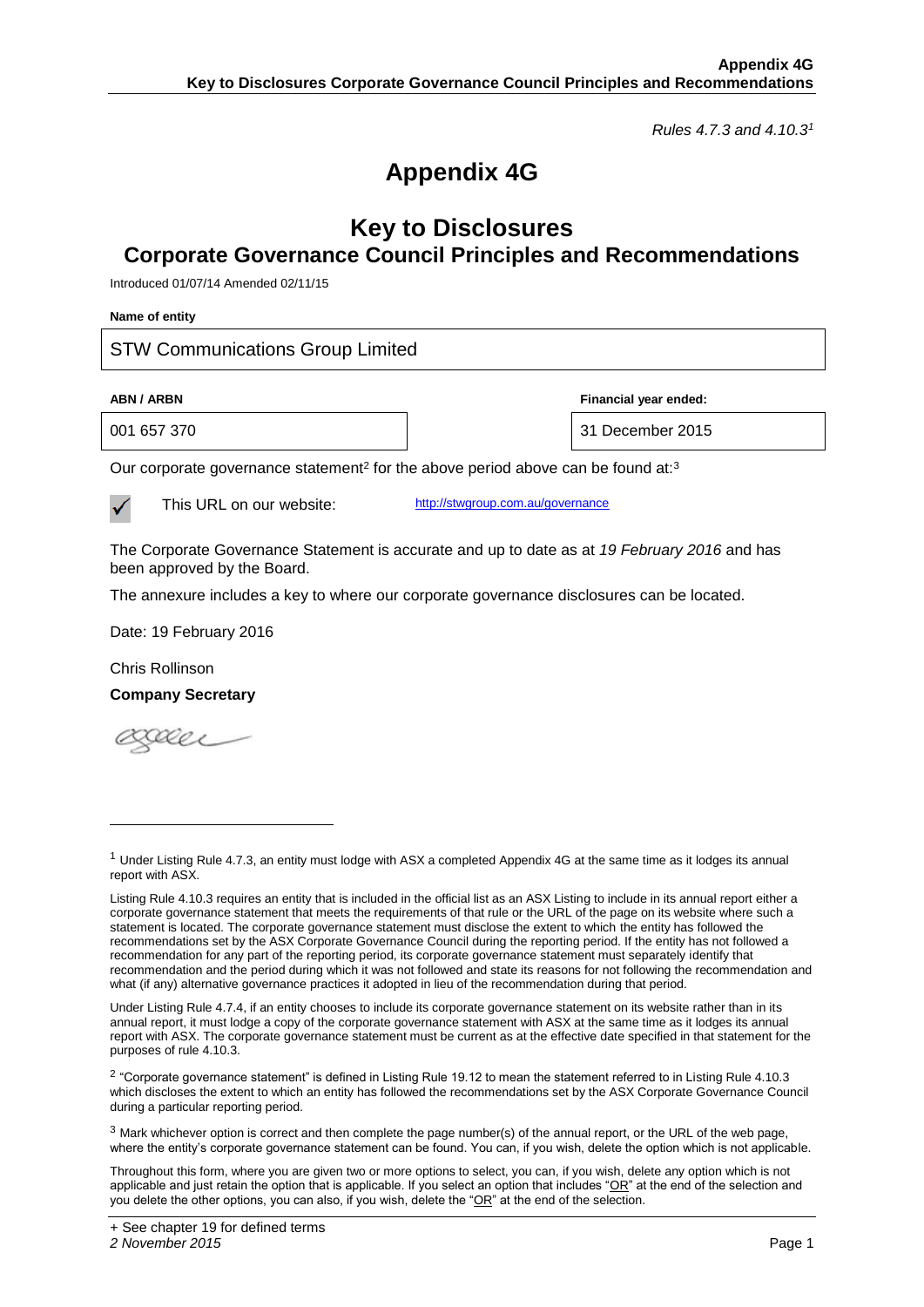## **ANNEXURE – KEY TO CORPORATE GOVERNANCE DISCLOSURES**

|     | <b>Corporate Governance Council recommendation</b>                                                                                                                                                                                                                                                                                                      | We have followed the recommendation in full for the whole of the<br>period above. We have disclosed                                                                                                                                                                                                                                                                                                                                                                                                                                                                                                                            | We have NOT followed the recommendation in full for the whole<br>of the period above. We have disclosed <sup>4</sup>                                                              |
|-----|---------------------------------------------------------------------------------------------------------------------------------------------------------------------------------------------------------------------------------------------------------------------------------------------------------------------------------------------------------|--------------------------------------------------------------------------------------------------------------------------------------------------------------------------------------------------------------------------------------------------------------------------------------------------------------------------------------------------------------------------------------------------------------------------------------------------------------------------------------------------------------------------------------------------------------------------------------------------------------------------------|-----------------------------------------------------------------------------------------------------------------------------------------------------------------------------------|
|     | PRINCIPLE 1 - LAY SOLID FOUNDATIONS FOR MANAGEMENT AND OVERSIGHT                                                                                                                                                                                                                                                                                        |                                                                                                                                                                                                                                                                                                                                                                                                                                                                                                                                                                                                                                |                                                                                                                                                                                   |
| 1.1 | A listed entity should disclose:<br>the respective roles and responsibilities of its board and<br>(a)<br>management; and<br>those matters expressly reserved to the board and those<br>(b)<br>delegated to management.                                                                                                                                  | the fact that we follow this recommendation:<br>in our Corporate Governance Statement - Principal 1: Lay Solid<br>Foundations for Management and Oversight.<br>and information about the respective roles and responsibilities of<br>our board and management (including those matters expressly<br>reserved to the board and those delegated to management):<br>at this location:<br>In our Corporate Governance Statement - Principal 1: Lay Solid<br>Foundations for Management and Oversight.<br>Refer also to the STW Board Charter and Committee Charters,<br>which is accessed at:<br>http://stwgroup.com.au/governance | an explanation why that is so in our Corporate Governance<br>Statement OR<br>L<br>we are an externally managed entity and this recommendation<br>is therefore not applicable      |
| 1.2 | A listed entity should:<br>undertake appropriate checks before appointing a person, or<br>(a)<br>putting forward to security holders a candidate for election,<br>as a director: and<br>provide security holders with all material information in its<br>(b)<br>possession relevant to a decision on whether or not to elect<br>or re-elect a director. | the fact that we follow this recommendation:<br>$\Box$<br>in our Corporate Governance Statement OR<br>$\checkmark$<br>at this location<br>1.2 (a) Corporate Governance Statement - Principal 2: Structure the<br>Board to Add Value.<br>1.2(b) 2015 Annual Report - Directors' Report. STW also provides<br>security holders with all material information in our possession<br>relevant to a decision on whether or not to elect or re-election a<br>Director in our Notices of Meeting for our Annual General<br>Meetings. Those notices may be accessed at:<br>http://stwgroup.com.au/results                               | $\Box$<br>an explanation why that is so in our Corporate Governance<br>Statement OR<br>we are an externally managed entity and this recommendation<br>is therefore not applicable |

<sup>&</sup>lt;sup>4</sup> If you have followed all of the Council's recommendations in full for the whole of the period above, you can, if you wish, delete this column from the form and re-format it.

-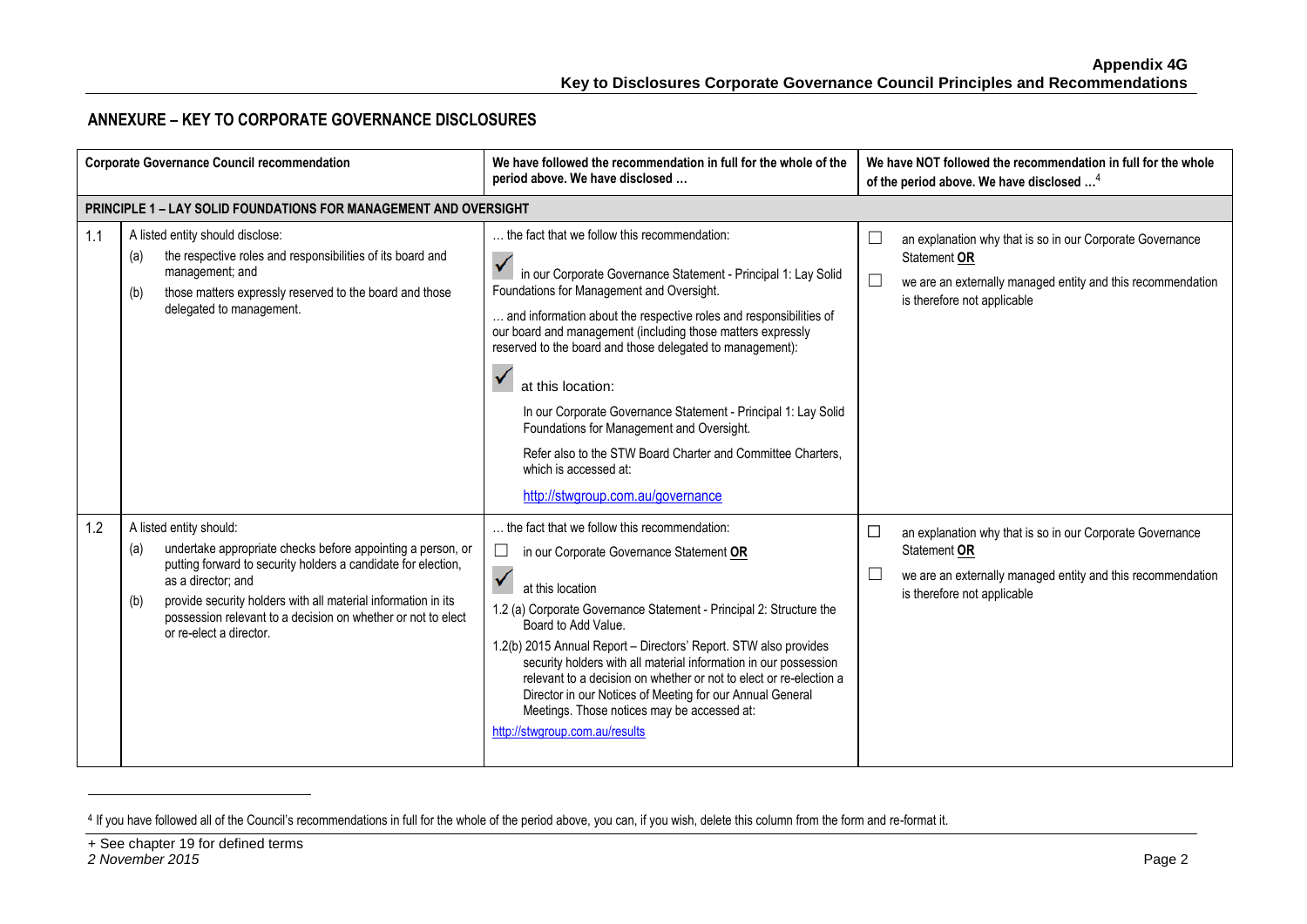|     | <b>Corporate Governance Council recommendation</b>                                                                                                                                                                                                                                                                                                                                                                                                                                                                                                                                                                                                                                                                                                                                                                                                                                                                                                                                                                                                                                      | We have followed the recommendation in full for the whole of the<br>period above. We have disclosed                                                                                                                                                                                                                                                                                                                                                                                                                                                                                                                                                                                                                                                                                  | We have NOT followed the recommendation in full for the whole<br>of the period above. We have disclosed <sup>4</sup>                                                                                          |
|-----|-----------------------------------------------------------------------------------------------------------------------------------------------------------------------------------------------------------------------------------------------------------------------------------------------------------------------------------------------------------------------------------------------------------------------------------------------------------------------------------------------------------------------------------------------------------------------------------------------------------------------------------------------------------------------------------------------------------------------------------------------------------------------------------------------------------------------------------------------------------------------------------------------------------------------------------------------------------------------------------------------------------------------------------------------------------------------------------------|--------------------------------------------------------------------------------------------------------------------------------------------------------------------------------------------------------------------------------------------------------------------------------------------------------------------------------------------------------------------------------------------------------------------------------------------------------------------------------------------------------------------------------------------------------------------------------------------------------------------------------------------------------------------------------------------------------------------------------------------------------------------------------------|---------------------------------------------------------------------------------------------------------------------------------------------------------------------------------------------------------------|
| 1.3 | A listed entity should have a written agreement with each director<br>and senior executive setting out the terms of their appointment.                                                                                                                                                                                                                                                                                                                                                                                                                                                                                                                                                                                                                                                                                                                                                                                                                                                                                                                                                  | the fact that we follow this recommendation:<br>in our Corporate Governance Statement - Principal 2: Structure<br>the Board to Add Value.                                                                                                                                                                                                                                                                                                                                                                                                                                                                                                                                                                                                                                            | an explanation why that is so in our Corporate Governance<br>$\overline{\phantom{a}}$<br>Statement OR<br>$\Box$<br>we are an externally managed entity and this recommendation<br>is therefore not applicable |
| 1.4 | The company secretary of a listed entity should be accountable<br>directly to the board, through the chair, on all matters to do with the<br>proper functioning of the board.                                                                                                                                                                                                                                                                                                                                                                                                                                                                                                                                                                                                                                                                                                                                                                                                                                                                                                           | the fact that we follow this recommendation:<br>$\checkmark$<br>in our Corporate Governance Statement - Principal 2: Structure<br>the Board to Add Value.                                                                                                                                                                                                                                                                                                                                                                                                                                                                                                                                                                                                                            | □<br>an explanation why that is so in our Corporate Governance<br>Statement OR<br>$\Box$<br>we are an externally managed entity and this recommendation<br>is therefore not applicable                        |
| 1.5 | A listed entity should:<br>have a diversity policy which includes requirements for the<br>(a)<br>board or a relevant committee of the board to set<br>measurable objectives for achieving gender diversity and to<br>assess annually both the objectives and the entity's progress<br>in achieving them;<br>disclose that policy or a summary of it; and<br>(b)<br>disclose as at the end of each reporting period the<br>(c)<br>measurable objectives for achieving gender diversity set by<br>the board or a relevant committee of the board in accordance<br>with the entity's diversity policy and its progress towards<br>achieving them and either:<br>(1) the respective proportions of men and women on the<br>board, in senior executive positions and across the<br>whole organisation (including how the entity has defined<br>"senior executive" for these purposes); or<br>(2) if the entity is a "relevant employer" under the Workplace<br>Gender Equality Act, the entity's most recent "Gender<br>Equality Indicators", as defined in and published under<br>that Act. | the fact that we have a diversity policy that complies with<br>paragraph (a):<br>in our Corporate Governance Statement<br>and a copy of our diversity policy may be accessed at:<br>http://stwgroup.com.au/governance<br>and the measurable objectives for achieving gender diversity set by<br>the board or a relevant committee of the board in accordance with our<br>diversity policy and our progress towards achieving them:<br>In our Corporate Governance Statement - Principal 3: Promote<br>Ethical and Responsible Decision-Making.<br>and the information referred to in paragraphs $(c)(1)$ or $(2)$ :<br>In our Corporate Governance Statement<br>and a copy of STW's Workplace Gender Equality Act Report may<br>be accessed at:<br>http://stwgroup.com.au/governance | └<br>an explanation why that is so in our Corporate Governance<br>Statement OR<br>we are an externally managed entity and this recommendation<br>is therefore not applicable                                  |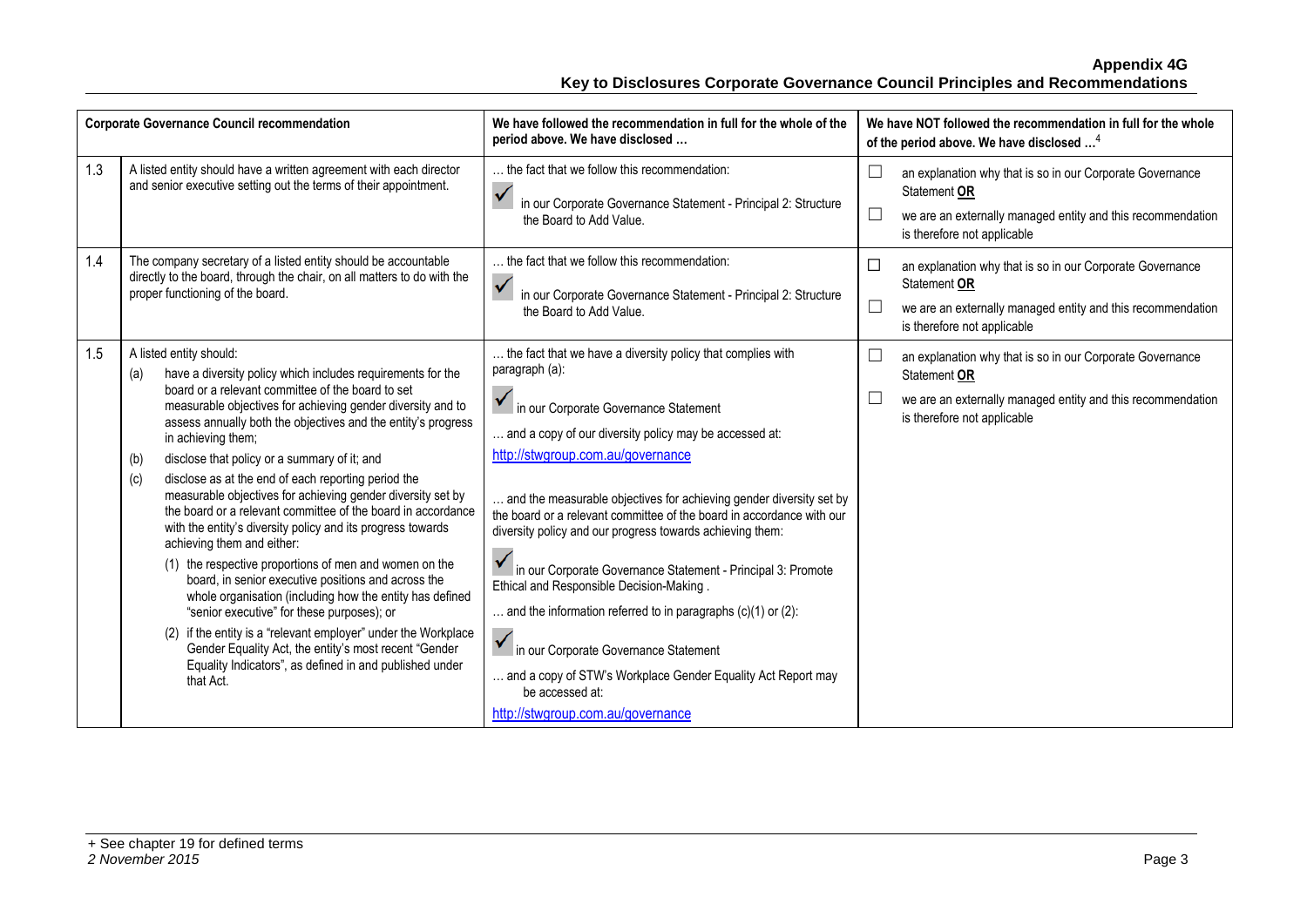|     | <b>Corporate Governance Council recommendation</b>                                                                                                                                                                                                                                                                                                  | We have followed the recommendation in full for the whole of the<br>period above. We have disclosed                                                                                                                                                                                                                                                                                                       | We have NOT followed the recommendation in full for the whole<br>of the period above. We have disclosed <sup>4</sup>                                                    |
|-----|-----------------------------------------------------------------------------------------------------------------------------------------------------------------------------------------------------------------------------------------------------------------------------------------------------------------------------------------------------|-----------------------------------------------------------------------------------------------------------------------------------------------------------------------------------------------------------------------------------------------------------------------------------------------------------------------------------------------------------------------------------------------------------|-------------------------------------------------------------------------------------------------------------------------------------------------------------------------|
| 1.6 | A listed entity should:<br>have and disclose a process for periodically evaluating the<br>(a)<br>performance of the board, its committees and individual<br>directors; and<br>disclose, in relation to each reporting period, whether a<br>(b)<br>performance evaluation was undertaken in the reporting<br>period in accordance with that process. | the evaluation process referred to in paragraph (a):<br>in our Corporate Governance Statement - Principal 2: Structure<br>the Board to Add Value, Review of Board Performance.<br>and the information referred to in paragraph (b):<br>in our Corporate Governance Statement - Principal 2: Structure<br>the Board to Add Value, Review of Board Performance.                                             | an explanation why that is so in our Corporate Governance<br>Statement OR<br>we are an externally managed entity and this recommendation<br>is therefore not applicable |
| 1.7 | A listed entity should:<br>have and disclose a process for periodically evaluating the<br>(a)<br>performance of its senior executives; and<br>disclose, in relation to each reporting period, whether a<br>(b)<br>performance evaluation was undertaken in the reporting<br>period in accordance with that process.                                 | the evaluation process referred to in paragraph (a):<br>in our Corporate Governance Statement - Principal 1: Lay Solid<br>Foundations for Management and Oversight, Executive Performance<br>Review.<br>and the information referred to in paragraph (b):<br>in our Corporate Governance Statement - Principal 1: Lay Solid<br>Foundations for Management and Oversight, Executive Performance<br>Review. | an explanation why that is so in our Corporate Governance<br>Statement OR<br>we are an externally managed entity and this recommendation<br>is therefore not applicable |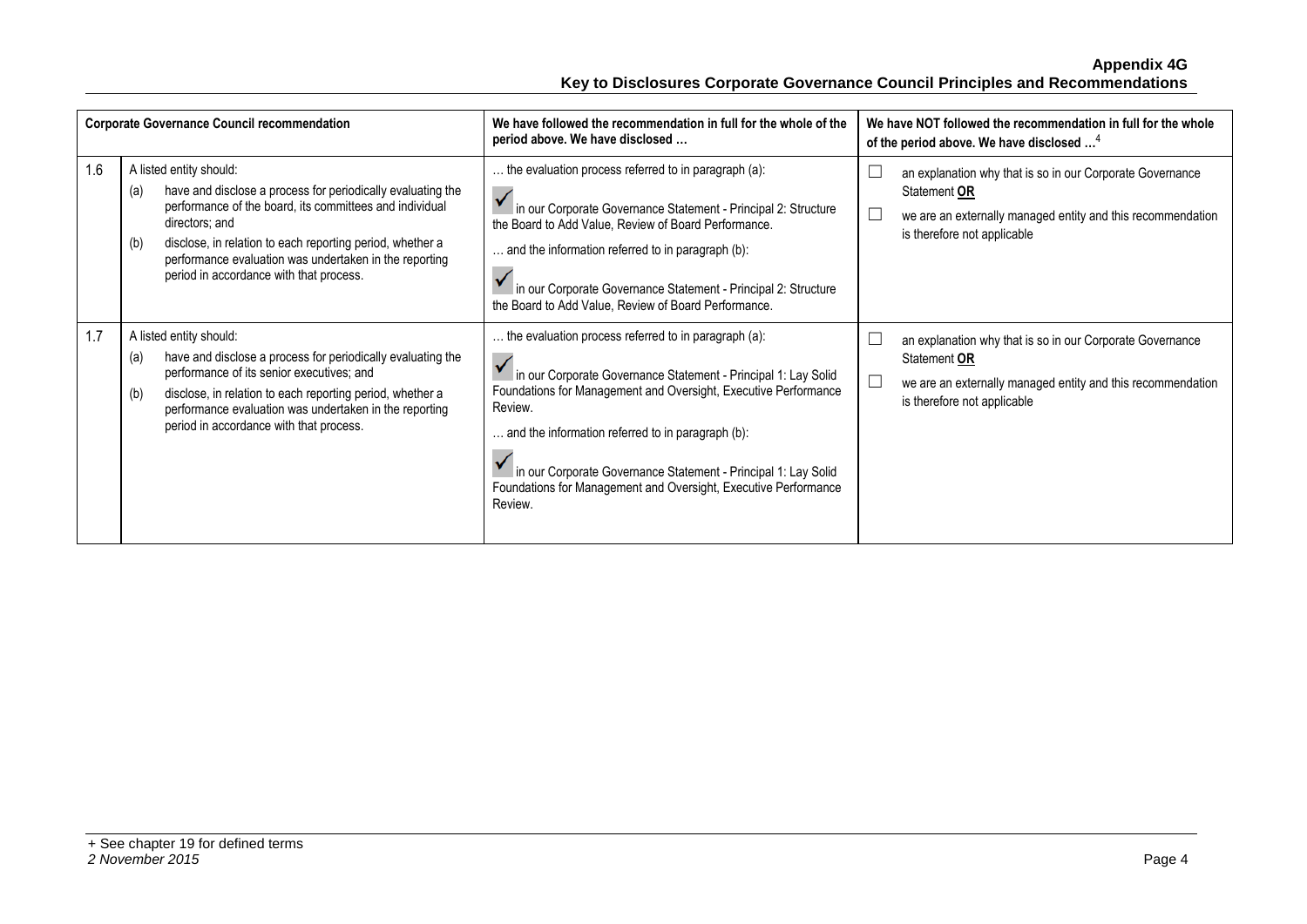|     | <b>Corporate Governance Council recommendation</b>                                                                                                                                                                                                                                                                                                                                                                                                                                                                                                                                                                                                                                                                                                                                                                                                                  | We have followed the recommendation in full for the whole of the<br>period above. We have disclosed                                                                                                                                                                                                                                                                                                                                                                                    | We have NOT followed the recommendation in full for the whole<br>of the period above. We have disclosed <sup>4</sup>                                                                        |
|-----|---------------------------------------------------------------------------------------------------------------------------------------------------------------------------------------------------------------------------------------------------------------------------------------------------------------------------------------------------------------------------------------------------------------------------------------------------------------------------------------------------------------------------------------------------------------------------------------------------------------------------------------------------------------------------------------------------------------------------------------------------------------------------------------------------------------------------------------------------------------------|----------------------------------------------------------------------------------------------------------------------------------------------------------------------------------------------------------------------------------------------------------------------------------------------------------------------------------------------------------------------------------------------------------------------------------------------------------------------------------------|---------------------------------------------------------------------------------------------------------------------------------------------------------------------------------------------|
|     | PRINCIPLE 2 - STRUCTURE THE BOARD TO ADD VALUE                                                                                                                                                                                                                                                                                                                                                                                                                                                                                                                                                                                                                                                                                                                                                                                                                      |                                                                                                                                                                                                                                                                                                                                                                                                                                                                                        |                                                                                                                                                                                             |
| 2.1 | The board of a listed entity should:<br>have a nomination committee which:<br>(a)<br>(1) has at least three members, a majority of whom are<br>independent directors; and<br>(2) is chaired by an independent director,<br>and disclose:<br>(3) the charter of the committee;<br>(4) the members of the committee; and<br>(5) as at the end of each reporting period, the number of<br>times the committee met throughout the period and<br>the individual attendances of the members at those<br>meetings; or<br>if it does not have a nomination committee, disclose that<br>(b)<br>fact and the processes it employs to address board<br>succession issues and to ensure that the board has the<br>appropriate balance of skills, knowledge, experience,<br>independence and diversity to enable it to discharge its<br>duties and responsibilities effectively. | [If the entity complies with paragraph (a):]<br>the fact that we have a nomination committee that complies with<br>paragraphs $(1)$ , $(2)$ and $(4)$ :<br>In our Corporate Governance Statement - Principal 8:<br>Remunerate Fairly and Responsibly.<br>and a copy of the charter of the committee:<br>$\checkmark$<br>http://stwgroup.com.au/governance<br>and the information referred to in paragraphs (4) and (5):<br>2.1 (a) (5) - in our 2015 Annual Report - Directors' Report | an explanation why that is so in our Corporate Governance<br>└<br>Statement OR<br>$\Box$<br>we are an externally managed entity and this recommendation<br>is therefore not applicable      |
| 2.2 | A listed entity should have and disclose a board skills matrix<br>setting out the mix of skills and diversity that the board currently<br>has or is looking to achieve in its membership.                                                                                                                                                                                                                                                                                                                                                                                                                                                                                                                                                                                                                                                                           | our board skills matrix:<br>in our Corporate Governance Statement - Principal 2: Structure<br>the Board to Add Value                                                                                                                                                                                                                                                                                                                                                                   | $\Box$<br>an explanation why that is so in our Corporate Governance<br>Statement OR<br>$\Box$<br>we are an externally managed entity and this recommendation<br>is therefore not applicable |
| 2.3 | A listed entity should disclose:<br>the names of the directors considered by the board to be<br>(a)<br>independent directors;<br>if a director has an interest, position, association or<br>(b)<br>relationship of the type described in Box 2.3 but the board<br>is of the opinion that it does not compromise the<br>independence of the director, the nature of the interest,<br>position, association or relationship in question and an<br>explanation of why the board is of that opinion; and<br>the length of service of each director.<br>(c)                                                                                                                                                                                                                                                                                                              | the names of the directors considered by the board to be<br>independent directors:<br>in our Corporate Governance Statement - Principal 2: Structure<br>the Board to Add Value.<br>the length of service of each director:<br>in our Corporate Governance Statement - Principal 2: Structure<br>the Board to Add Value.                                                                                                                                                                | □<br>an explanation why that is so in our Corporate Governance<br>Statement                                                                                                                 |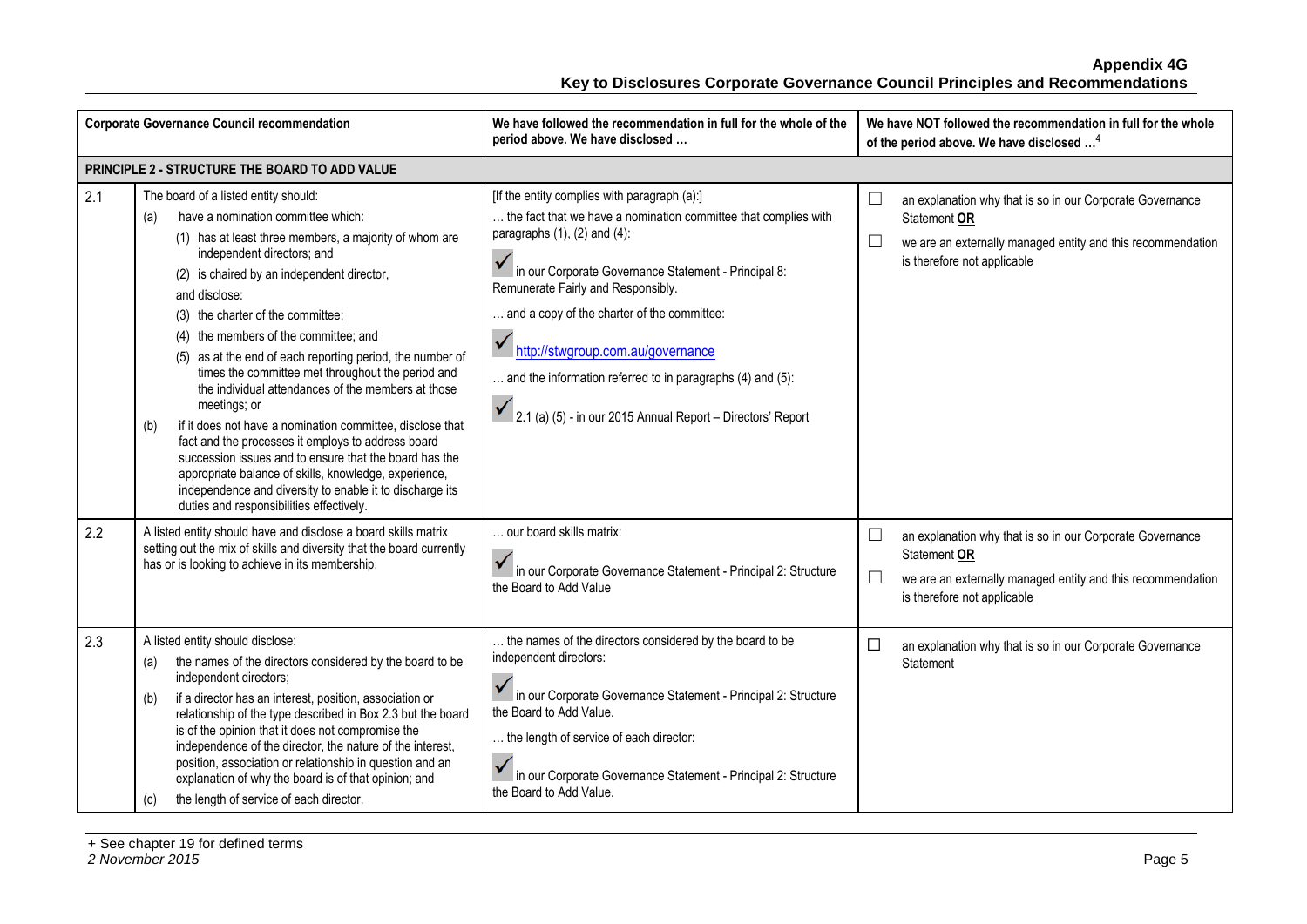| <b>Corporate Governance Council recommendation</b> |                                                                                                                                                                                                                                                                 | We have followed the recommendation in full for the whole of the<br>period above. We have disclosed                                                                                                                                                                                                                  | We have NOT followed the recommendation in full for the whole<br>of the period above. We have disclosed <sup>4</sup>                                                                                |
|----------------------------------------------------|-----------------------------------------------------------------------------------------------------------------------------------------------------------------------------------------------------------------------------------------------------------------|----------------------------------------------------------------------------------------------------------------------------------------------------------------------------------------------------------------------------------------------------------------------------------------------------------------------|-----------------------------------------------------------------------------------------------------------------------------------------------------------------------------------------------------|
| 2.4                                                | A majority of the board of a listed entity should be independent<br>directors.                                                                                                                                                                                  | the fact that we follow this recommendation:<br>in our Corporate Governance Statement - Principal 2: Structure<br>the Board to Add Value, Membership of the Board.                                                                                                                                                   | an explanation why that is so in our Corporate Governance<br>Statement OR<br>we are an externally managed entity and this recommendation<br>is therefore not applicable                             |
| 2.5                                                | The chair of the board of a listed entity should be an independent<br>director and, in particular, should not be the same person as the<br>CEO of the entity.                                                                                                   | the fact that we follow this recommendation:<br>in our Corporate Governance Statement - Principal 2: Structure<br>the Board to Add Value, Membership of the Board.                                                                                                                                                   | an explanation why that is so in our Corporate Governance<br>$\overline{\phantom{a}}$<br>Statement OR<br>we are an externally managed entity and this recommendation<br>is therefore not applicable |
| 2.6                                                | A listed entity should have a program for inducting new directors<br>and provide appropriate professional development opportunities<br>for directors to develop and maintain the skills and knowledge<br>needed to perform their role as directors effectively. | the fact that we follow this recommendation:<br>in our Corporate Governance Statement - Principal 2: Structure<br>the Board to Add Value, Induction.                                                                                                                                                                 | an explanation why that is so in our Corporate Governance<br>$\Box$<br>Statement OR<br>$\Box$<br>we are an externally managed entity and this recommendation<br>is therefore not applicable         |
|                                                    | PRINCIPLE 3 - ACT ETHICALLY AND RESPONSIBLY                                                                                                                                                                                                                     |                                                                                                                                                                                                                                                                                                                      |                                                                                                                                                                                                     |
| 3.1                                                | A listed entity should:<br>have a code of conduct for its directors, senior executives<br>(a)<br>and employees; and<br>disclose that code or a summary of it.<br>(b)                                                                                            | our code of conduct or a summary of it:<br>In our Corporate Governance Statement - Principal 3: Promote<br>Ethical and Responsible Decision-Making, Code of Conduct.<br>a copy of the code of conduct for its directors, senior<br>executives and employees can be accessed at:<br>http://stwgroup.com.au/governance | an explanation why that is so in our Corporate Governance<br>Statement                                                                                                                              |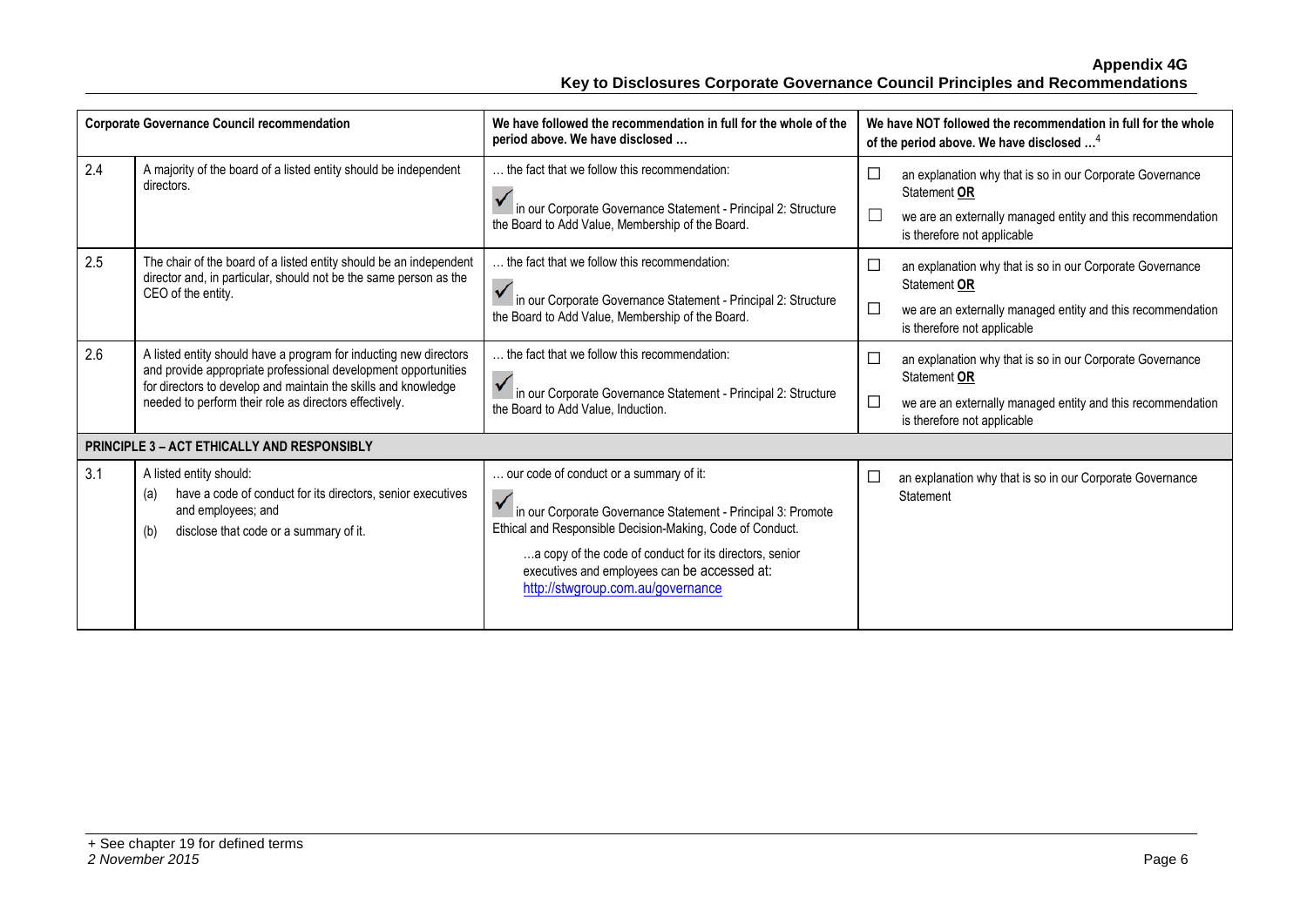|     | <b>Corporate Governance Council recommendation</b>                                                                                                                                                                                                                                                                                                                                                                                                                                                                                                                                                                                                                                                                                                                                                                                                                                                                                                                                   | We have followed the recommendation in full for the whole of the<br>period above. We have disclosed                                                                                                                                                                                                                                                                                                                                               | We have NOT followed the recommendation in full for the whole<br>of the period above. We have disclosed <sup>4</sup>                                                                                                              |
|-----|--------------------------------------------------------------------------------------------------------------------------------------------------------------------------------------------------------------------------------------------------------------------------------------------------------------------------------------------------------------------------------------------------------------------------------------------------------------------------------------------------------------------------------------------------------------------------------------------------------------------------------------------------------------------------------------------------------------------------------------------------------------------------------------------------------------------------------------------------------------------------------------------------------------------------------------------------------------------------------------|---------------------------------------------------------------------------------------------------------------------------------------------------------------------------------------------------------------------------------------------------------------------------------------------------------------------------------------------------------------------------------------------------------------------------------------------------|-----------------------------------------------------------------------------------------------------------------------------------------------------------------------------------------------------------------------------------|
|     | PRINCIPLE 4 - SAFEGUARD INTEGRITY IN CORPORATE REPORTING                                                                                                                                                                                                                                                                                                                                                                                                                                                                                                                                                                                                                                                                                                                                                                                                                                                                                                                             |                                                                                                                                                                                                                                                                                                                                                                                                                                                   |                                                                                                                                                                                                                                   |
| 4.1 | The board of a listed entity should:<br>have an audit committee which:<br>(a)<br>(1) has at least three members, all of whom are non-<br>executive directors and a majority of whom are<br>independent directors; and<br>(2) is chaired by an independent director, who is not the<br>chair of the board.<br>and disclose:<br>(3) the charter of the committee;<br>(4) the relevant qualifications and experience of the<br>members of the committee; and<br>(5) in relation to each reporting period, the number of<br>times the committee met throughout the period and<br>the individual attendances of the members at those<br>meetings; or<br>if it does not have an audit committee, disclose that fact<br>(b)<br>and the processes it employs that independently verify and<br>safeguard the integrity of its corporate reporting, including<br>the processes for the appointment and removal of the<br>external auditor and the rotation of the audit engagement<br>partner. | the fact that we have an audit committee that complies with<br>paragraphs (1) and (2):<br>In our Corporate Governance Statement - Principal 4: Safeguard<br>Integrity in Financial Reporting, Audit & Risk Committee.<br>and a copy of the charter of the committee (3):<br>at this location:<br>http://stwgroup.com.au/governance<br>and the information referred to in paragraphs (4) and (5):<br>in our 2015 Annual Report - Directors' Report | an explanation why that is so in our Corporate Governance<br>$\mathcal{L}_{\mathcal{A}}$<br>Statement                                                                                                                             |
| 4.2 | The board of a listed entity should, before it approves the entity's<br>financial statements for a financial period, receive from its CEO<br>and CFO a declaration that, in their opinion, the financial records<br>of the entity have been properly maintained and that the financial<br>statements comply with the appropriate accounting standards<br>and give a true and fair view of the financial position and<br>performance of the entity and that the opinion has been formed<br>on the basis of a sound system of risk management and internal<br>control which is operating effectively.                                                                                                                                                                                                                                                                                                                                                                                  | the fact that we follow this recommendation:<br>In our Corporate Governance Statement - Principal 4: Safeguard<br>Integrity in Financial Reporting, Assurance.                                                                                                                                                                                                                                                                                    | □<br>an explanation why that is so in our Corporate Governance<br>Statement                                                                                                                                                       |
| 4.3 | A listed entity that has an AGM should ensure that its external<br>auditor attends its AGM and is available to answer questions<br>from security holders relevant to the audit.                                                                                                                                                                                                                                                                                                                                                                                                                                                                                                                                                                                                                                                                                                                                                                                                      | the fact that we follow this recommendation:<br>in our Corporate Governance Statement - Principal 4: Safeguard<br>Integrity in Financial Reporting, Independent External Auditor.                                                                                                                                                                                                                                                                 | □<br>an explanation why that is so in our Corporate Governance<br>Statement OR<br>□<br>we are an externally managed entity that does not hold an<br>annual general meeting and this recommendation is therefore<br>not applicable |

+ See chapter 19 for defined terms *2 November 2015* Page 7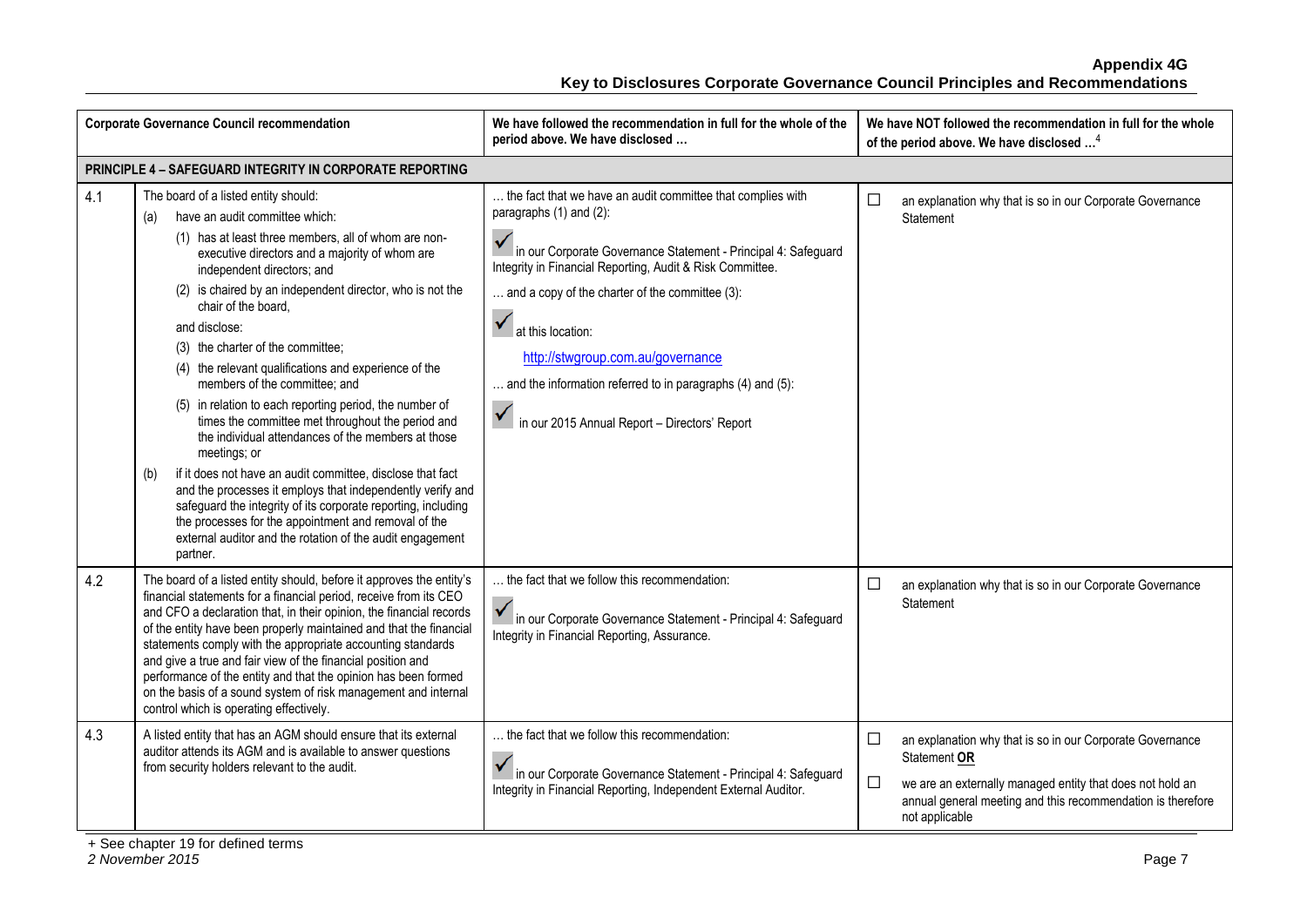|     | <b>Corporate Governance Council recommendation</b>                                                                                                                                           | We have followed the recommendation in full for the whole of the<br>period above. We have disclosed                                                                                                                                                                   |                  | We have NOT followed the recommendation in full for the whole<br>of the period above. We have disclosed <sup>4</sup>                                                                                                                |
|-----|----------------------------------------------------------------------------------------------------------------------------------------------------------------------------------------------|-----------------------------------------------------------------------------------------------------------------------------------------------------------------------------------------------------------------------------------------------------------------------|------------------|-------------------------------------------------------------------------------------------------------------------------------------------------------------------------------------------------------------------------------------|
|     | <b>PRINCIPLE 5 - MAKE TIMELY AND BALANCED DISCLOSURE</b>                                                                                                                                     |                                                                                                                                                                                                                                                                       |                  |                                                                                                                                                                                                                                     |
| 5.1 | A listed entity should:<br>have a written policy for complying with its continuous<br>disclosure obligations under the Listing Rules; and<br>disclose that policy or a summary of it.<br>(b) | our continuous disclosure compliance policy or a summary of it:<br>in our Corporate Governance Statement - Principal 5: Make<br>Timely and Balanced Disclosures.<br>a copy of the Market Disclosure Protocol can be accessed<br>at: http://stwgroup.com.au/governance | $\Box$           | an explanation why that is so in our Corporate Governance<br>Statement                                                                                                                                                              |
|     | <b>PRINCIPLE 6 - RESPECT THE RIGHTS OF SECURITY HOLDERS</b>                                                                                                                                  |                                                                                                                                                                                                                                                                       |                  |                                                                                                                                                                                                                                     |
| 6.1 | A listed entity should provide information about itself and its<br>governance to investors via its website.                                                                                  | information about us and our governance on our website:<br>$\checkmark$<br>at this location:<br>http://stwgroup.com.au/governance                                                                                                                                     | $\Box$           | an explanation why that is so in our Corporate Governance<br>Statement                                                                                                                                                              |
| 6.2 | A listed entity should design and implement an investor relations<br>program to facilitate effective two-way communication with<br>investors.                                                | the fact that we follow this recommendation:<br>in our Corporate Governance Statement - Principal 6: Respect<br>the Rights of Shareholders, Shareholder Communication.                                                                                                | $\Box$           | an explanation why that is so in our Corporate Governance<br>Statement                                                                                                                                                              |
| 6.3 | A listed entity should disclose the policies and processes it has in<br>place to facilitate and encourage participation at meetings of<br>security holders.                                  | our policies and processes for facilitating and encouraging<br>participation at meetings of security holders:<br>I in our Corporate Governance Statement - Principal 6: Respect<br>the Rights of Shareholders, Shareholder Communication.                             | $\Box$<br>$\Box$ | an explanation why that is so in our Corporate Governance<br>Statement OR<br>we are an externally managed entity that does not hold<br>periodic meetings of security holders and this recommendation<br>is therefore not applicable |
| 6.4 | A listed entity should give security holders the option to receive<br>communications from, and send communications to, the entity<br>and its security registry electronically.               | the fact that we follow this recommendation:<br>$\checkmark$<br>in our Corporate Governance Statement - Principal 6: Respect<br>the Rights of Shareholders, Shareholder Communication.                                                                                | $\Box$           | an explanation why that is so in our Corporate Governance<br>Statement                                                                                                                                                              |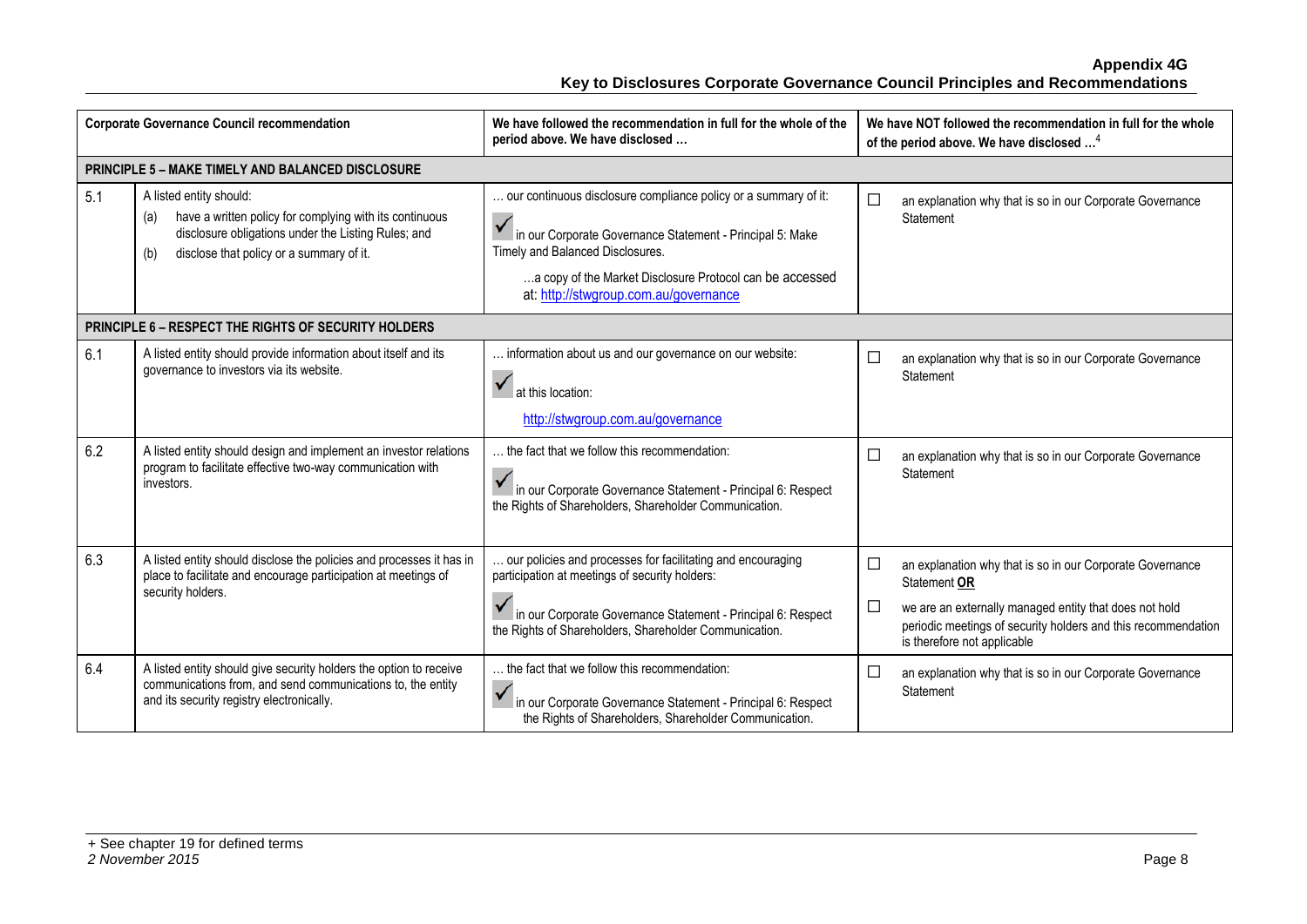|     | <b>Corporate Governance Council recommendation</b>                                                                                                                                                                                                                                                                                                                                                                                                                                                                                                                                                                                                                                                                                                 | We have followed the recommendation in full for the whole of the<br>period above. We have disclosed                                                                                                                                                                                                                                                                                                                                                                                               | We have NOT followed the recommendation in full for the whole<br>of the period above. We have disclosed <sup>4</sup> |
|-----|----------------------------------------------------------------------------------------------------------------------------------------------------------------------------------------------------------------------------------------------------------------------------------------------------------------------------------------------------------------------------------------------------------------------------------------------------------------------------------------------------------------------------------------------------------------------------------------------------------------------------------------------------------------------------------------------------------------------------------------------------|---------------------------------------------------------------------------------------------------------------------------------------------------------------------------------------------------------------------------------------------------------------------------------------------------------------------------------------------------------------------------------------------------------------------------------------------------------------------------------------------------|----------------------------------------------------------------------------------------------------------------------|
|     | <b>PRINCIPLE 7 - RECOGNISE AND MANAGE RISK</b>                                                                                                                                                                                                                                                                                                                                                                                                                                                                                                                                                                                                                                                                                                     |                                                                                                                                                                                                                                                                                                                                                                                                                                                                                                   |                                                                                                                      |
| 7.1 | The board of a listed entity should:<br>have a committee or committees to oversee risk, each of<br>(a)<br>which:<br>(1) has at least three members, a majority of whom are<br>independent directors; and<br>(2) is chaired by an independent director,<br>and disclose:<br>(3) the charter of the committee;<br>(4) the members of the committee; and<br>(5) as at the end of each reporting period, the number of<br>times the committee met throughout the period and<br>the individual attendances of the members at those<br>meetings; or<br>if it does not have a risk committee or committees that<br>(b)<br>satisfy (a) above, disclose that fact and the processes it<br>employs for overseeing the entity's risk management<br>framework. | the fact that we have a committee or committees to oversee risk<br>that comply with paragraphs $(1)$ , $(2)$ and $(4)$ :<br>in our Corporate Governance Statement - Principal 4: Safeguard<br>Integrity in Financial Reporting, Audit & Risk Committee.<br>and a copy of the charter of the committee:<br>at this location (3):<br>http://stwgroup.com.au/governance<br>and the information referred to in paragraphs (4) and (5):<br>7.1 (a) (5) - in our 2015 Annual Report - Directors' Report | $\Box$<br>an explanation why that is so in our Corporate Governance<br>Statement                                     |
| 7.2 | The board or a committee of the board should:<br>review the entity's risk management framework at least<br>(a)<br>annually to satisfy itself that it continues to be sound; and<br>disclose, in relation to each reporting period, whether such<br>(b)<br>a review has taken place.                                                                                                                                                                                                                                                                                                                                                                                                                                                                | the fact that board or a committee of the board reviews the entity's<br>risk management framework at least annually to satisfy itself that it<br>continues to be sound:<br>in our Corporate Governance Statement - Principal 7: Recognise<br>and Manage Risk.<br>and that such a review has taken place in the reporting period<br>covered by this Appendix 4G:<br>in our Corporate Governance Statement - Principal 7: Recognise<br>and Manage Risk.                                             | □<br>an explanation why that is so in our Corporate Governance<br>Statement                                          |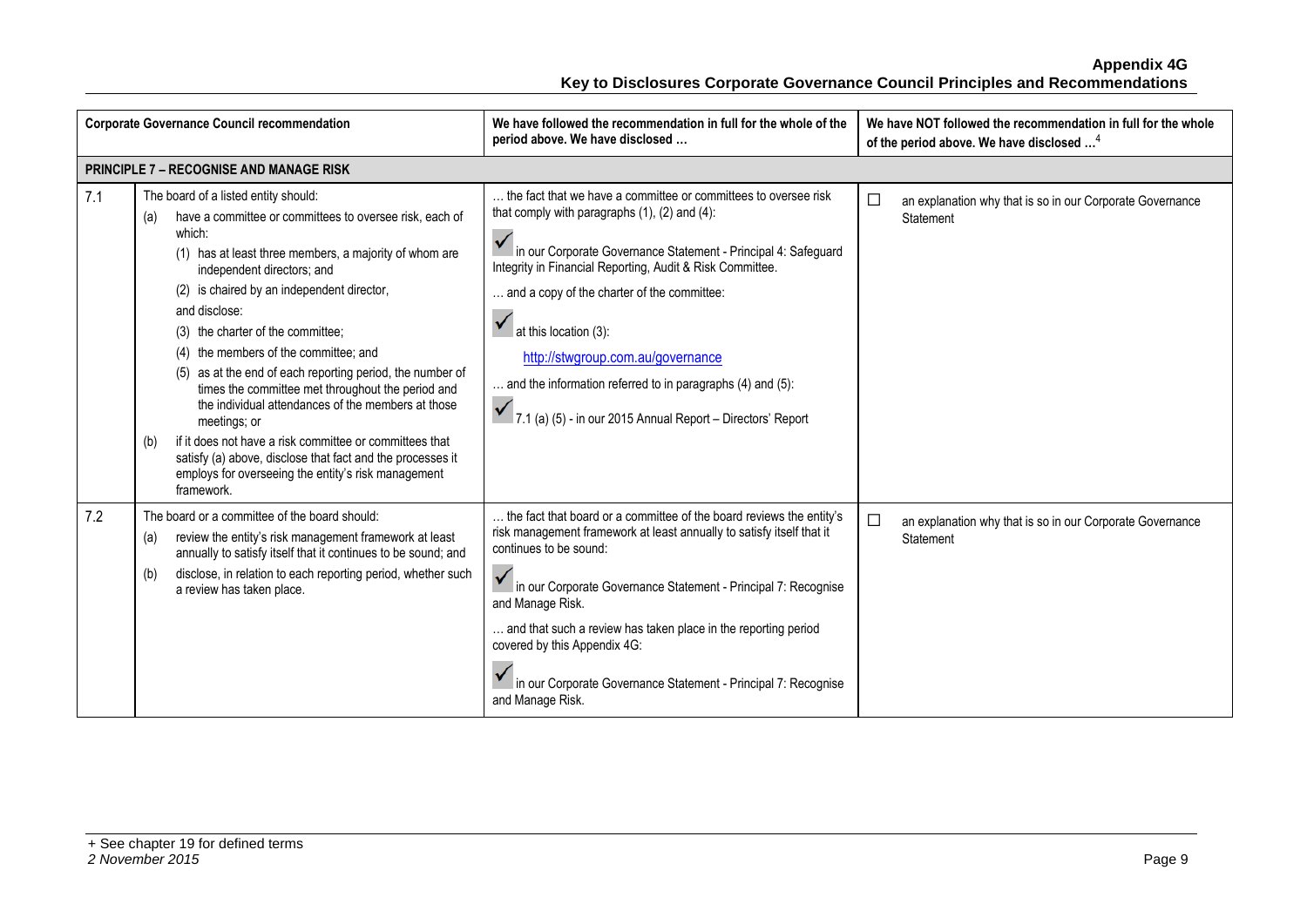| <b>Corporate Governance Council recommendation</b> |                                                                                                                                                                                                                                                                                                                                                                              | We have followed the recommendation in full for the whole of the<br>period above. We have disclosed                                                                                                                                             | We have NOT followed the recommendation in full for the whole<br>of the period above. We have disclosed <sup>4</sup> |  |
|----------------------------------------------------|------------------------------------------------------------------------------------------------------------------------------------------------------------------------------------------------------------------------------------------------------------------------------------------------------------------------------------------------------------------------------|-------------------------------------------------------------------------------------------------------------------------------------------------------------------------------------------------------------------------------------------------|----------------------------------------------------------------------------------------------------------------------|--|
| 7.3                                                | A listed entity should disclose:<br>if it has an internal audit function, how the function is<br>(a)<br>structured and what role it performs; or<br>if it does not have an internal audit function, that fact and<br>(b)<br>the processes it employs for evaluating and continually<br>improving the effectiveness of its risk management and<br>internal control processes. | how our internal audit function is structured and what role it<br>performs:<br>in our Corporate Governance Statement - Principal 7: Recognise<br>and Manage Risk, Internal Audit Function.                                                      | an explanation why that is so in our Corporate Governance<br>Statement                                               |  |
| 7.4                                                | A listed entity should disclose whether it has any material<br>exposure to economic, environmental and social sustainability<br>risks and, if it does, how it manages or intends to manage those<br>risks.                                                                                                                                                                   | whether we have any material exposure to economic,<br>environmental and social sustainability risks and, if we do, how we<br>manage or intend to manage those risks:<br>in our 2015 Annual Report - Directors' Report, Review of<br>Operations. | an explanation why that is so in our Corporate Governance<br>Statement                                               |  |